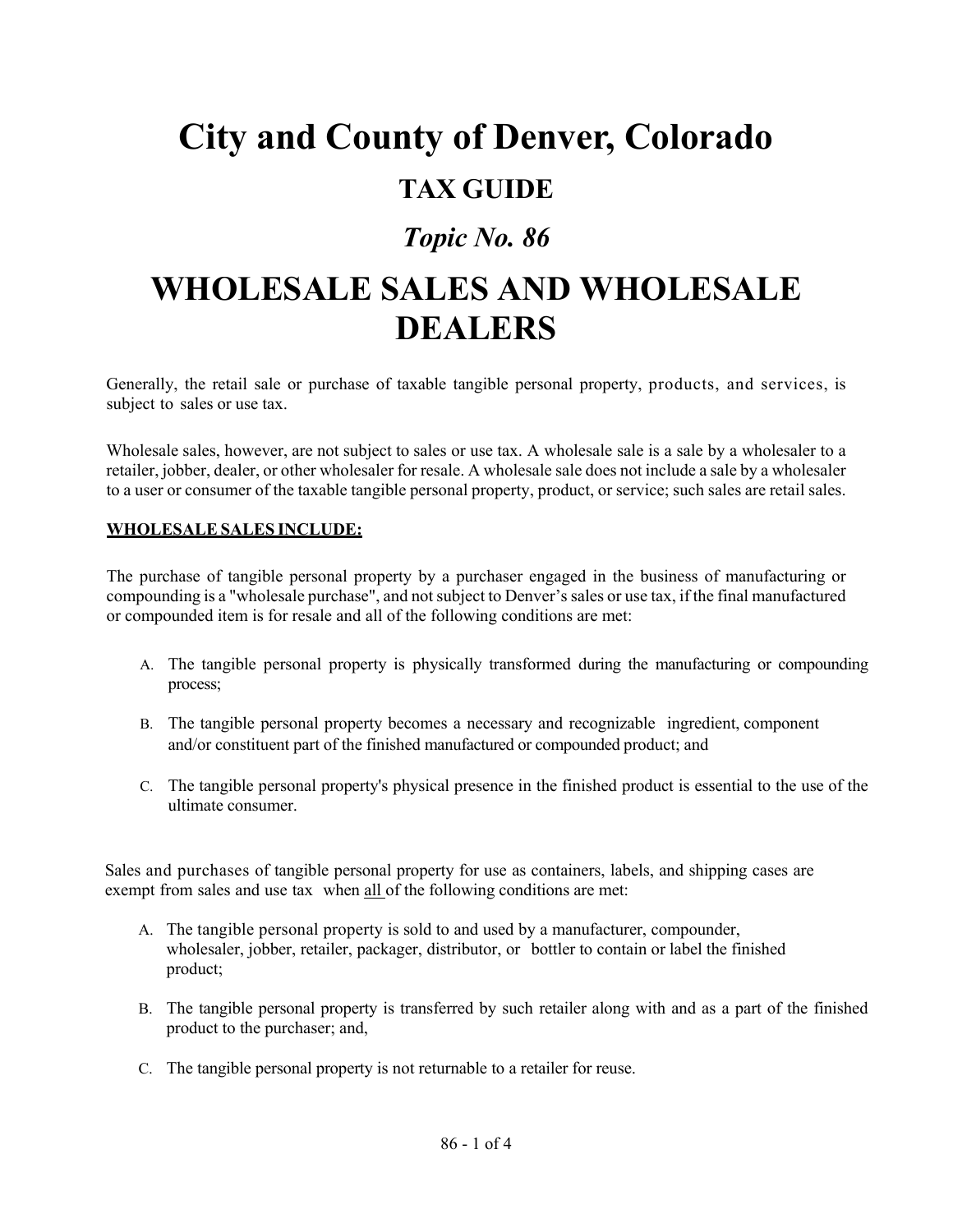#### **WHOLESALE SALES DO NOT INCLUDE:**

- 1. A sale by a wholesaler to a user or consumer not for resale. This would include any merchandise sold to wholesalers for their own use. A purchaser who provides the vendor a copy of their sales tax license is not exempt on purchases not resold. Sales taxes must be paid on all purchases for business or personal use. Except for withdrawals from resale inventory, the buyer does not have the option of later paying consumer use tax on purchases for business or personal use.
- 2. The leasing, hiring, renting of, or granting of a license to use taxable tangible personal property or products to a user or consumer thereof (including royalty agreements).
- 3. Sales of returnable containers to manufacturers, compounders, wholesalers, retailers, jobbers, packagers, distributors, or bottlers.
- 4. A sale of taxable tangible personal property or products to a person for resale when there is a likelihood that the City will otherwise lose tax revenues due to the difficulty of collecting the applicable taxes.

#### **BURDEN OF PROOF:**

The retail sale of tangible personal property, products, or services not otherwise exempt is subject to sales or use tax. Exemptions in the Denver Revised Municipal Code (DRMC) are clearly defined and very specific. The list of exempt purchases cannot be increased by implication or similarity. In all cases, the burden of proof is upon the vendor to establish that a sale is exempt from tax.

When audited, the vendor is required to provide evidence to support the exempt status of a transaction. Please refer to **Tax Guide Topic 24 Exemption-Burden of Proof** for guidance on the type of records the Treasury Division recommends that a vendor maintain.

In order for a wholesale sale to be valid, the seller must exercise care and good faith to insure the product sold is of a type normally resold, leased, rented, or incorporated as an ingredient or component part of a product manufactured by the buyer and then resold in the usual course of business.

The following typically shows the exercise of care and good faith:

- 1. The purchaser must be able to resell the product being purchased. This could be evidenced by the vendor maintaining a file of copies of purchasers' applicable, valid sales tax licenses; and
- 2. The purchaser must be substantially engaged in reselling products like those being purchased. The seller, in order to make a wholesale sale, must know the nature of the purchaser's business, and that the purchase probably will be resold. In some situations, industry standards may be that a product is typically not resold, but in some situations could be resold. In these situations, in order to assist the seller in ascertaining the nature of the purchaser's business, the seller should require a Standard Municipal Home Rule Affidavit of Exempt Sale noting that the specific property is being purchased for resale in the normal course of business. However, if the seller cannot ascertain the nature of the purchaser's business, tax should be charged and the purchaser should request a refund directly from the City.

It is the vendor's responsibility to collect sales tax in any questionable situations. The purchaser can then apply to the City for a refund of any taxes paid in error.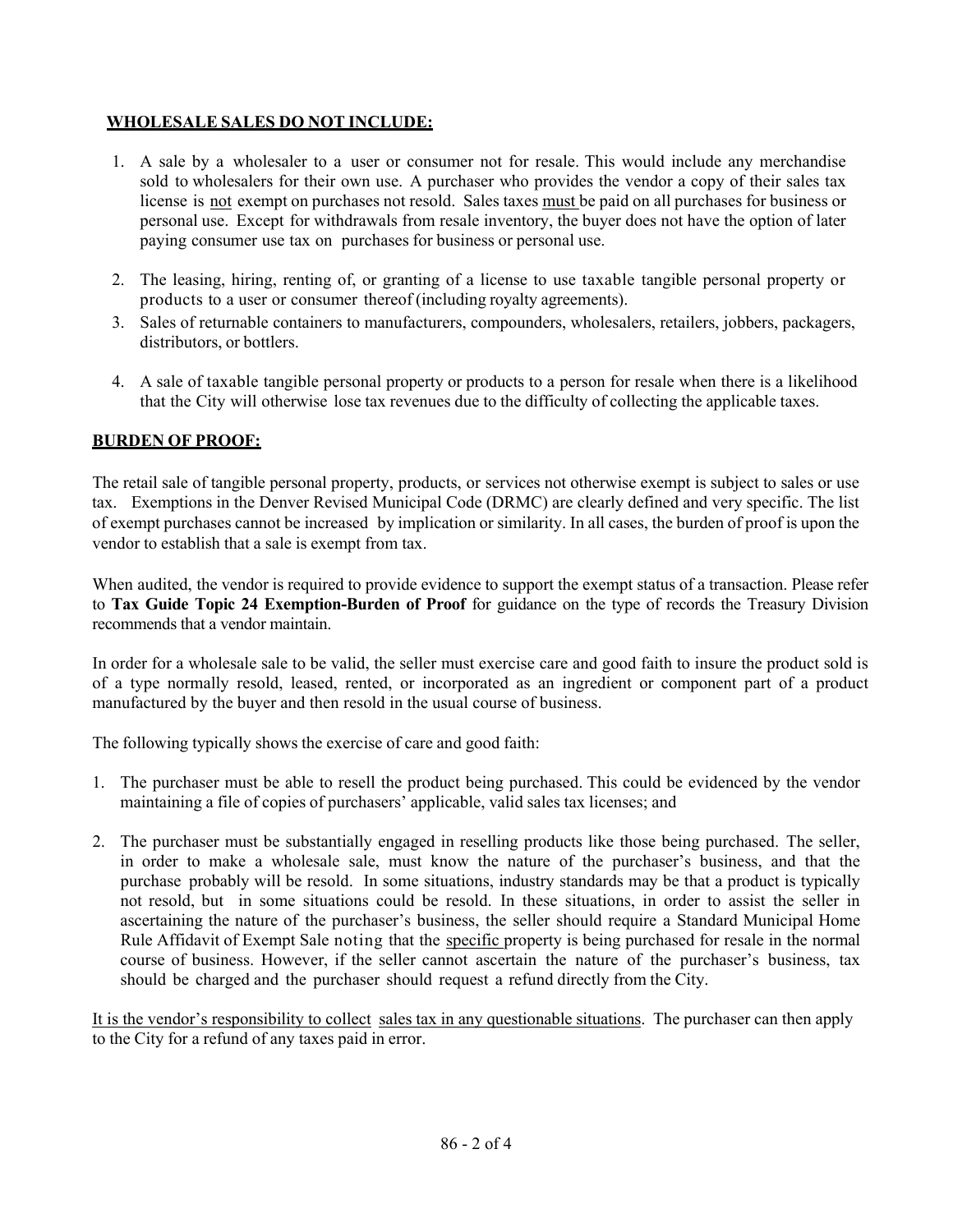#### EXAMPLES

1. AAA Distributors sells white T-shirts to Joe's T-Shirt Shop located in Denver. Joe's T-Shirt Shop then silk screens pictures on them and sells them to customers.

The transaction between AAA Distributors and Joe's T-Shirt Shop is a wholesale sale and is not taxable. The transaction of purchasing paint, which is used in the silkscreen process, is also a wholesale sale and is not taxable. The sale transactions between Joe's T-Shirt Shop and its customers are retail sales and Denver sales tax applies.

2. ABC Box Company sells specially designed clothing boxes to three Denver vendors: Major Department Store, XYZ Moving and Storage, and the Little Package Store. The boxes sold to Major Department Store are used to package the products they sell, are not returnable, and their costs are included in the selling price of items Major Department Store sells at retail. The boxes sold to XYZ Moving and Storage are used in performing the moving and storage services and are not separately invoiced to its customers. The boxes sold to the Little Package Store are resold to its customers. Both Major Department Store and the Little Package Store have Denver retail sales tax licenses.

ABC Box Company will not tax the sales to Major Department Store or the Little Package Store. These are wholesale sales because the Major Department Store uses the boxes to contain items it sold at retail and the cost is included in the selling price. The Little Package Store sells the boxes at retail and collects the sales tax from its customers. ABC Box Company would tax XYZ Moving and Storage since XYZ Moving and Storage does not have a retail sales tax license and does not subsequently make retail sales of the boxes.

3. Fast Freddie's Used Cars, which holds a resale license in Denver, goes to ABC Computer Sales and Service to purchase a desktop computer. Fast Freddie provides a copy of its resale license and states that it is "buying for resale".

Since Fast Freddie is in the used car business, ABC cannot in good faith make the determination that Fast Freddie will resell the computer. Therefore, Denver sales/use tax must be charged on the transaction. Fast Freddie may request a refund from the City if it believes the purchase is indeed for resale.

4. Sam's Supply sells parts, supplies, and tools to customers in the heating, ventilation, and air conditioning (HVAC) industry. Harry's Heating comes in and purchases a thermostatic control module, a bottle of leak detector fluid, and a wrench. As part of its credit approval process, Sam's Supply has a copy of Harry's Heating's current sales tax license on file, and Harry's Heating has been a regular customer for some time and is known to be in the business of repairing heating systems.

Harry's Heating can purchase the thermostatic control module as a wholesale purchase, since it will resell this item in the normal course of its business. However, Harry's Heating must pay sales tax on the bottle of leak detector (a supply used in the business) and the wrench (a tool used in the business). The supplies used in the business would be taxable even if Harry's Heating bills a generic line item of "supplies" on its invoices to its end customers.

5. With the same situation as Example 4, Harry's Heating states that its internal procedure is that all its repairmen must purchase the tools that they use on the job. Therefore, as a normal part of its business, Harry's Heating sells any tools issued to its repairmen, with or without a markup, and charges sales tax on these sales. Typically, a HVAC repair shop would purchase tools for its own use, and owe sales/use tax on these purchases. However, some HVAC shops account for tools by selling them to its repairmen. Therefore, the tools can be sold tax-free for resale to Harry's Heating, but Sam's Supply should require